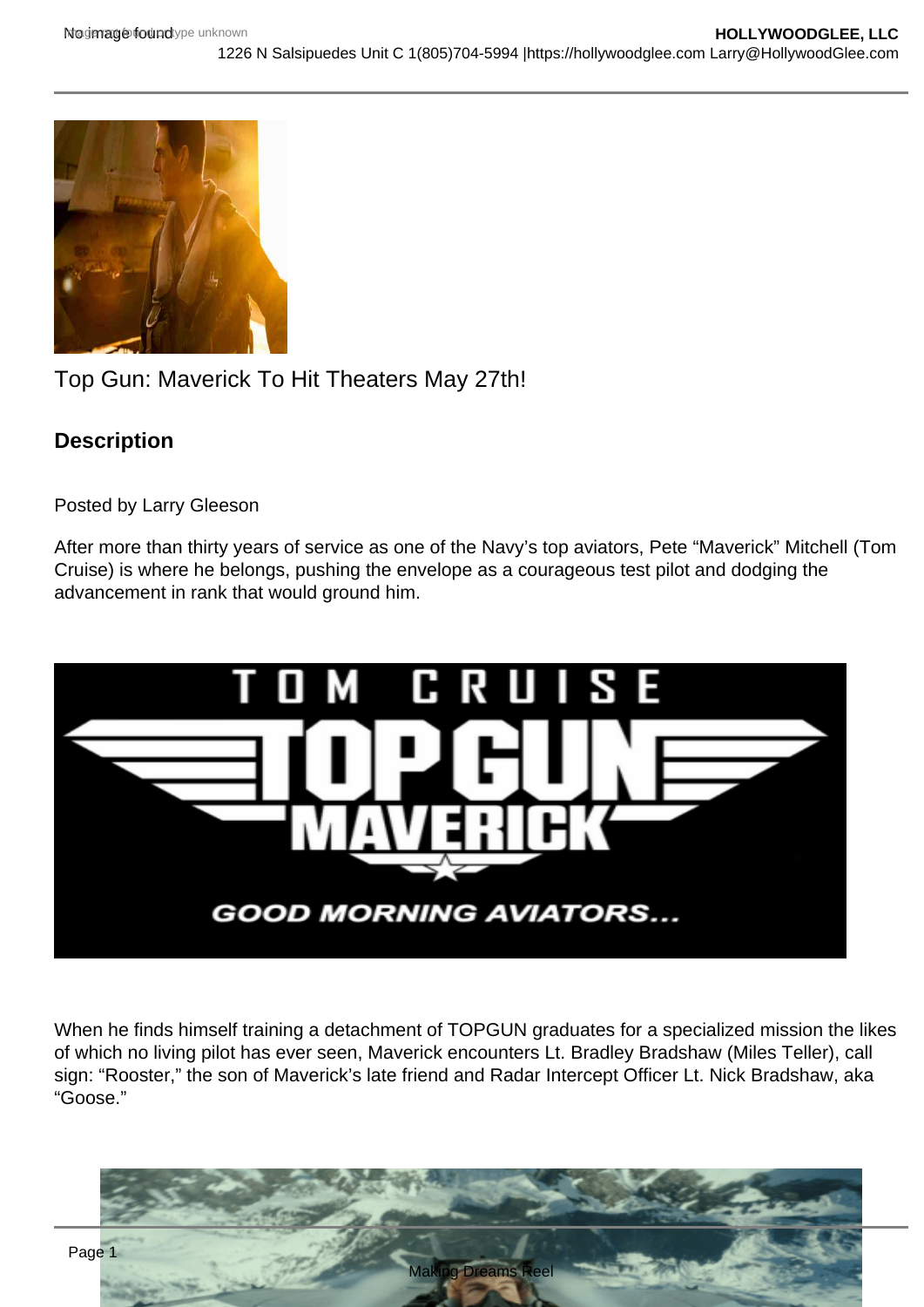Tom Cruise plays Capt. Pete "Maverick" Mitchell in Top Gun: Maverick from Paramount Pictures, Skydance and Jerry Bruckheimer Films. Credit: Scott Garfield. © 2019 Paramount Pictures Corporation. All rights reserved.

Facing an uncertain future and confronting the ghosts of his past, Maverick is drawn into a confrontation with his own deepest fears, culminating in a mission that demands the ultimate sacrifice from those who will be chosen to fly it.

Featurette: Check it out!

# **TOP GUN: MAVERICK**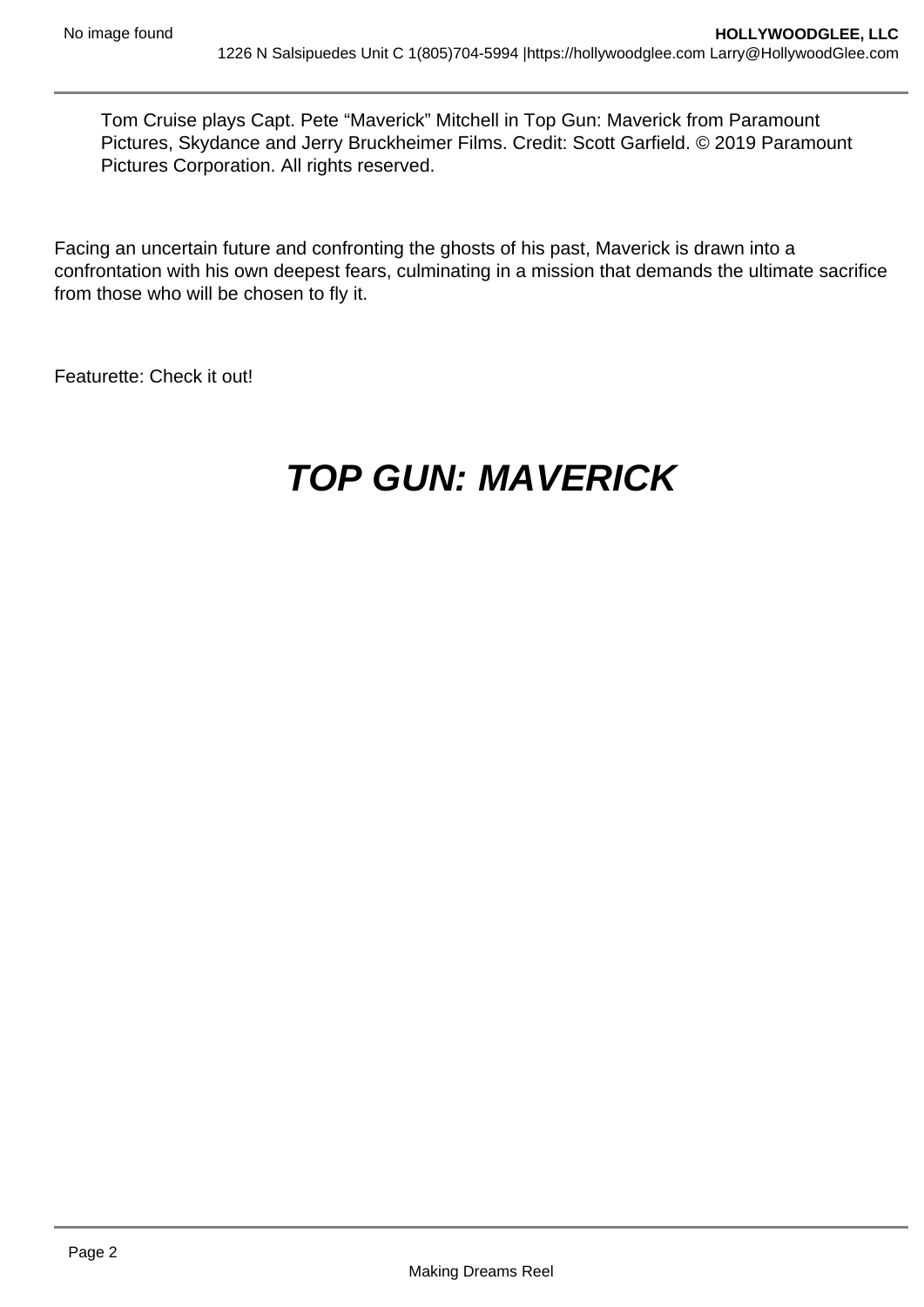# IN THEATRES, DOLBY CINEMA, AND IMAX MAY 27, 2022

#### DIRECTED BY

Joseph Kosinski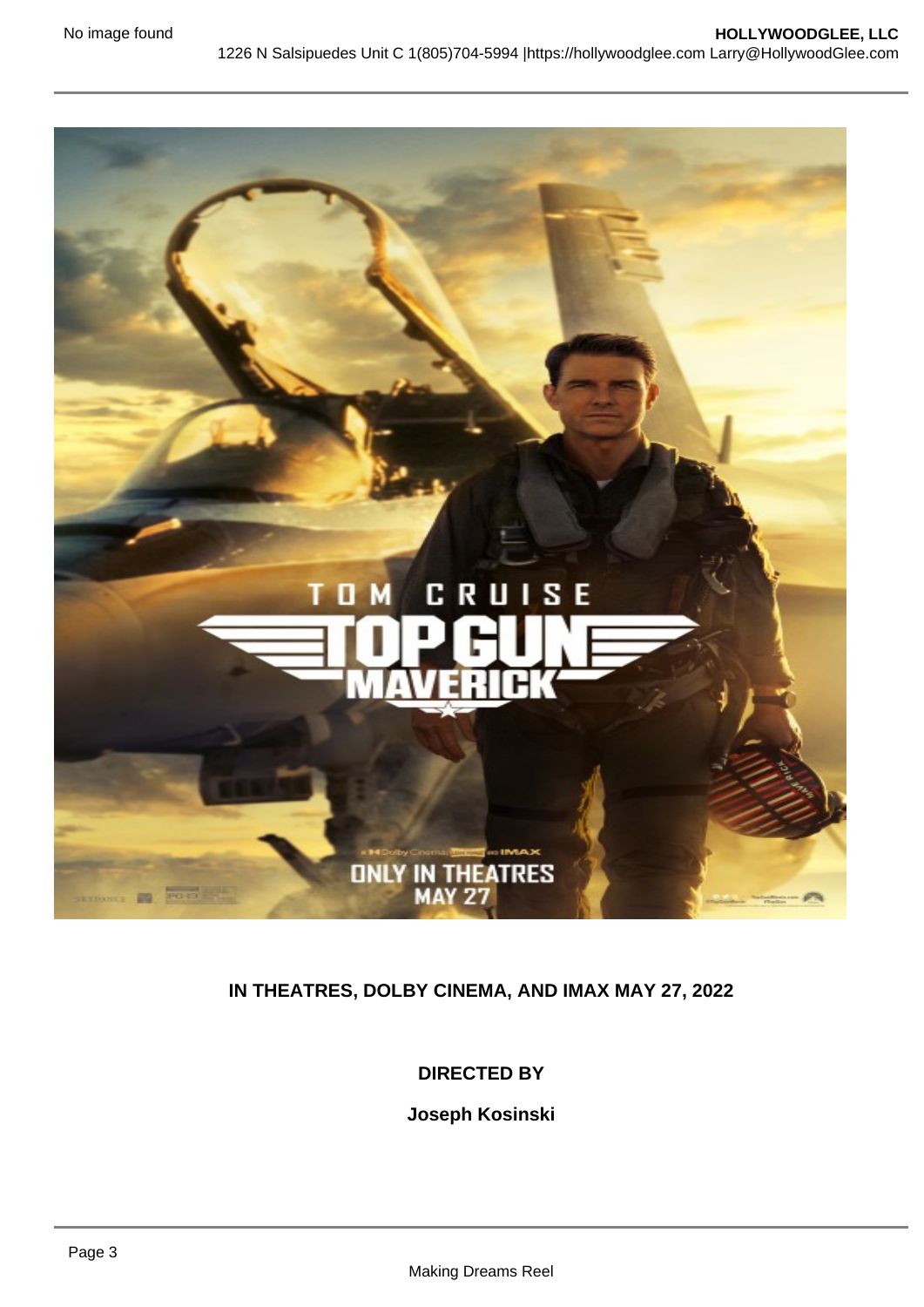## SCREENPLAY BY

Ehren Kruger and Eric Warren Singer and Christopher McQuarrie

#### STORY BY

#### Peter Craig and Justin Marks

#### BASED ON CHARACTERS CREATED BY

Jim Cash & Jack Epps, Jr.

#### PRODUCED BY

Jerry Bruckheimer, Tom Cruise, Christopher McQuarrie, David Ellison

#### EXECUTIVE PRODUCED BY

Tommy Harper, Dana Goldberg, Don Granger,

Chad Oman, Mike Stenson

#### **STARRING**

Tom Cruise, Miles Teller, Jennifer Connelly, Jon Hamm, Glen Powell, Lewis Pullman, Charles Parnell, Bashir Salahuddin, Monica Barbaro, Jay Ellis, Danny Ramirez, Greg Tarzan Davis with Ed Harris and Val Kilmer

Monica Barbaro and Tom Cruise on the set of Top Gun: Maverick from Paramount Pictures, Skydance and Jerry Bruckheimer Films. Scott Garfield © 2019 Paramount Pictures Corporation. All rights reserved.